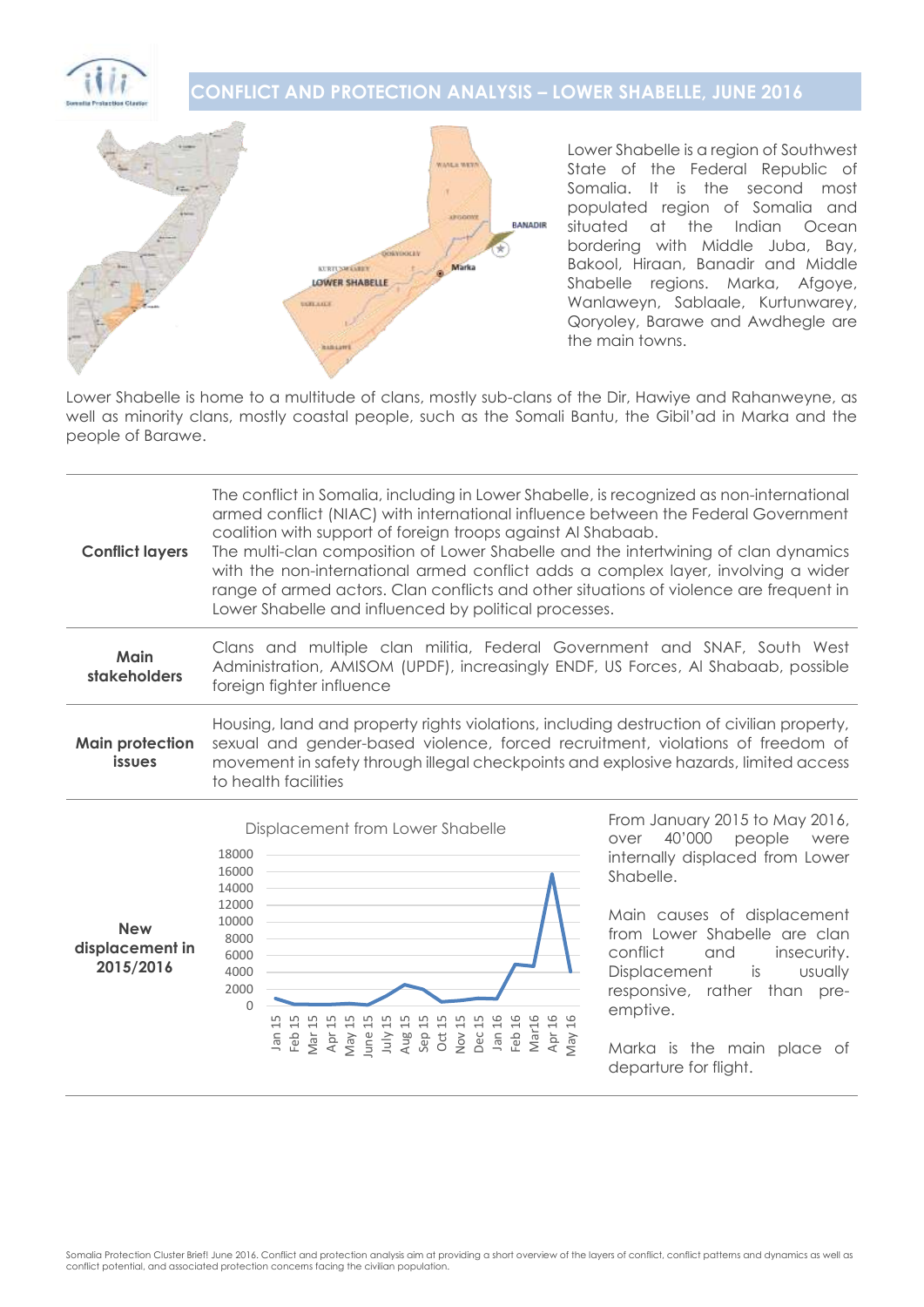

# **Conflict dynamics**

The complex clan makeup of the region is the key factor in the prevailing conflict dynamics in Lower Shabelle.

Clan dynamics in Lower Shabelle are not static. Clan migration, conflict, external armed influence, political processes, urbanization and displacement have changed clan relations and alliances, as well as allegiances to Al Shabaab. This has created new conflict dynamics.

Particular clan constellations prevail in all the region's districts and distinctly relate to the broader non-international armed conflict and the engaged armed forces and groups. These two interwoven streams of conflict are manifested as a conflict between the Somali National Armed Forces (SNAF), AMISOM (UPDF), pro-Government militias and other forces against Al Shabaab, rooted in, exacerbated and driven by clan oriented violence and conflict, and further influenced by political processes affecting the local power balance among clans.

The SNAF present in Lower Shabelle are composed of clan militias. Their respective clan relations and allegiances affect the chain in command in the force and accelerate the clan-related drivers of conflict. This is further influenced by international armed forces operating alongside or in support of SNAF, notably AMISOM (UPDF).

Lower Shabelle remains a stronghold for Al Shabaab regarding both, influence and territorial control. While the group's factions were pushed out of most of the main towns, they continue to control the immediate surroundings and main roads accessing those towns, effectively besieging them. The severity of the siege in a given location depends on the respective clan relations and allegiances with Al Shabaab.

US armed interventions against Al Shabaab in Lower Shabelle have reportedly been implemented in isolation and with little consideration to the wider political security landscape and clan dynamics.

Reports of other foreign armed influence in Lower Shabelle surged notably during the last cycle of conflict in Marka, when communities ascribed the targeted killing of vulnerable civilians to foreign influence. The direct targeting of civilians as well as the nature of the killings added a new dynamic to the conflict situation in Lower Shabelle.

### **Hotspot in focus: Marka**

Over the past two decades, Marka experienced rapid urbanisation, a shift in clan demographics, authority of Al Shabaab and the subsequent AMISOM/SNAF military recovery. The federalism process has also significantly influenced clan allegiances with different parties to the conflict, i.e. SNAF and Al Shabaab, in Marka.

The shift in clan demographics is fundamentally due to the migration of the Hawiye sub-clan Habr Gidir (Ceyr) to Marka, from across South Central Somalia particularly Mogadishu during the 1990s civil war and later from Galgaduud region. The substantial increase of the Habr Gidir resulted in competition over land and trade notably with the locally predominant Dir sub-clan Biyamal. In the absence of an overarching governance system, the resource competition was mostly mediated through violence.

While the Biyamal saw a significant encroachment into their space and resources by the Habr Gidir, the political representation remained largely with the Biyamal due to pre-recognised clan constituencies. The Habr Gidir have been vying for greater political representation and to move out of the peripherals of the South West Administration's political fora. In order to assert their authority and allow for safe passage of trade and civilians, the Habr Gidir in Marka formed an opportunistic allegiance with Al Shabaab, while providing clan protection for their activities.

The Biyamal are perceived to be associated with local government and AMISOM (UPDF), mostly due to proximity as they are situated close to AMISOM's base in Marka. This proximity has resulted in a conflation of AMISOM and the Biyamal. The Habr Gidir view AMISOM as a pro-Biyamal force that is in direct opposition to them. This perceived clan association fosters a binary armed conflict line between government forces/AMISOM and Al Shabaab.

The Federal Government has made many efforts to mediate the conflict between these two clans. Most recently, in June 2016, a delegation of MPs, Government officials and clan elders held peace talks under the protection of AMISOM (UPDF). An agreement remains yet to be announced. Communities fear that due to external and foreign armed influence in Marka, the clan conflict's resolution may not be attained.